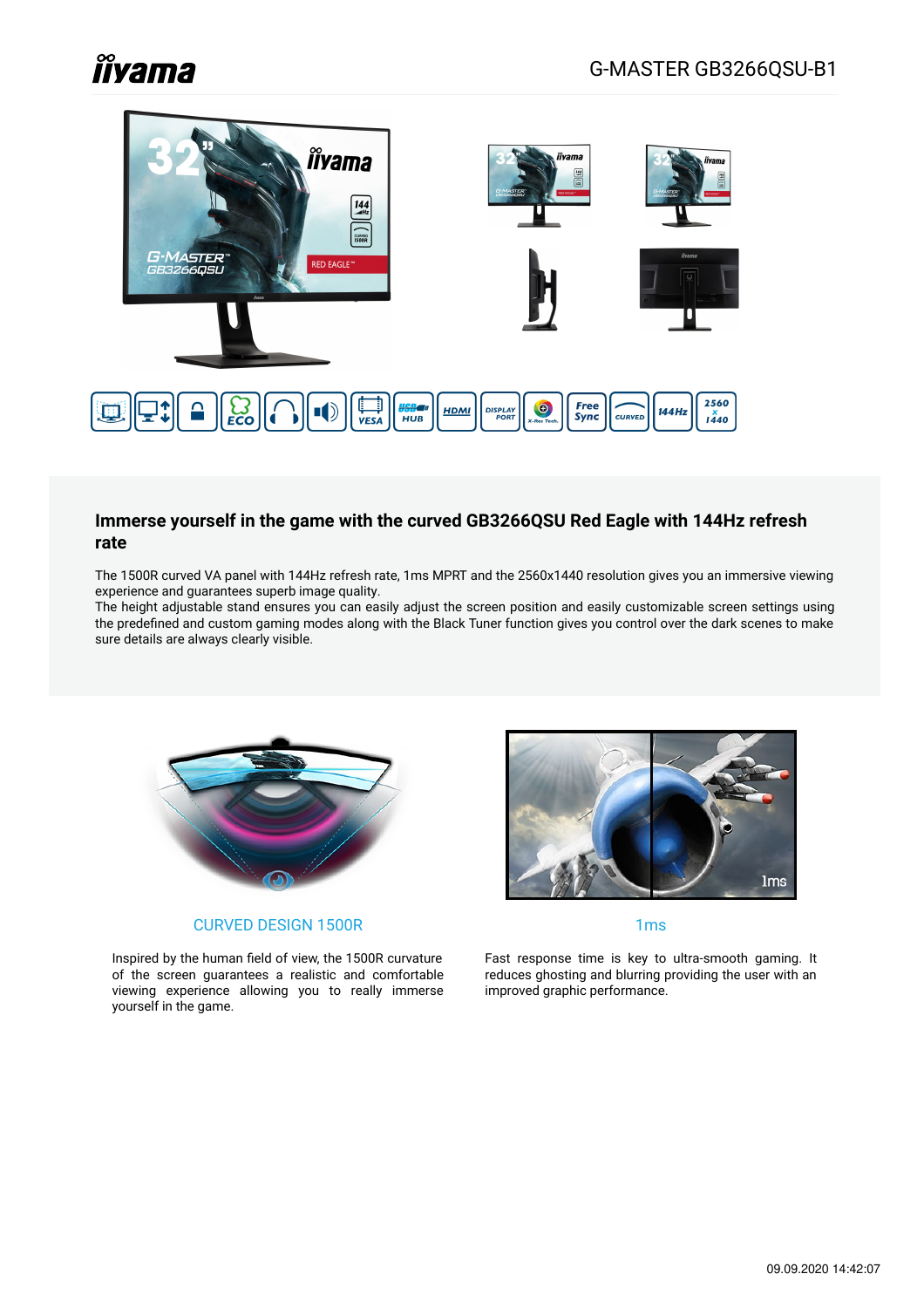## 01 DISPLAY CHARACTERISTICS

| Diagonal               | 31.5", 80cm                                                           |
|------------------------|-----------------------------------------------------------------------|
| Panel                  | VA LED, matte finish                                                  |
| Curved                 | 1500R                                                                 |
| Native resolution      | 2560 x 1440 @144Hz (3.7 megapixel WQHD)                               |
| Aspect ratio           | 16:9                                                                  |
| <b>Brightness</b>      | 400 cd/m <sup>2</sup> typical                                         |
| Static contrast        | 3000:1 typical                                                        |
| Advanced contrast      | 80M:1                                                                 |
|                        |                                                                       |
| Response time (MPRT)   | 1 <sub>ms</sub>                                                       |
| Viewing zone           | horizontal/vertical: 178°/178°, right/left: 89°/89°, up/down: 89°/89° |
| Colour support         | 16.7mln (sRGB: 96%, NTSC: 72%)                                        |
| <b>Horizontal Sync</b> | 30 - 225kHz                                                           |
| Vertical Sync          | 48 - 144Hz                                                            |
| Viewable area W x H    | 697.3 x 392.3mm, 27.5 x 15.4"                                         |
| Pixel pitch            | 0.272mm                                                               |

# 02 INTERFACES / CONNECTORS / CONTROLS

| Signal input        | HDMI x2 (HDMI1: max. 2560 x 1440 @75Hz, HDMI2: max.2560 x 1440 @144Hz)<br>DisplayPort x2 |
|---------------------|------------------------------------------------------------------------------------------|
| USB HUB             | x4 (2x v.3.0 DC5V, 900mA, 2x v.2.0 DC5V, 500mA)                                          |
| <b>HDCP</b>         | yes                                                                                      |
| Headphone connector | yes                                                                                      |

# 03 FEATURES

| Blue light reducer | yes                                                                                                                                                                                                                                                                                                                                                                                                                                                                                                                 |
|--------------------|---------------------------------------------------------------------------------------------------------------------------------------------------------------------------------------------------------------------------------------------------------------------------------------------------------------------------------------------------------------------------------------------------------------------------------------------------------------------------------------------------------------------|
| Flicker free       | yes                                                                                                                                                                                                                                                                                                                                                                                                                                                                                                                 |
| FreeSync support   | DP: 2560 x 1440 @144Hz, HDMI2: 2560 x 1440 @144Hz                                                                                                                                                                                                                                                                                                                                                                                                                                                                   |
| <b>HDR</b>         | yes (HDR ready)                                                                                                                                                                                                                                                                                                                                                                                                                                                                                                     |
| Control buttons    | joystick controller: Power / Menu, Up / Input Select, Down, Left / ECO, Right/<br>Volume                                                                                                                                                                                                                                                                                                                                                                                                                            |
| User controls      | picture adjust (contrast, brightness, OD, ACR, ECO, blue light reducer, black tuner,<br>MBR, gamma), input select (auto, manual), audio adjust (volume, mute), store user<br>settings, colour settings (colour temp., 6-Axis, user preset), image adjust (i-Style<br>colour, X-Res Technology, sharp and soft, HDMI range, direct drive mode, video<br>mode adjust), language, setup menu (OSD H. position, OSD V. position, OSD time,<br>opening logo, HDR, AMD FreeSync Premium, LED), display information, reset |
| <b>Speakers</b>    | $2 \times 5W$                                                                                                                                                                                                                                                                                                                                                                                                                                                                                                       |
| Convenience        | Kensington-lock™ prepared, DDC2B, Mac OSX                                                                                                                                                                                                                                                                                                                                                                                                                                                                           |

#### 04 MECHANICAL

| Display position adjustments | height, swivel, tilt                      |
|------------------------------|-------------------------------------------|
| Height adjustment            | $120$ mm                                  |
| Swivel stand                 | 90°; $^{\circ}$ left; 45 $^{\circ}$ right |
| Tilt angle                   | $22^{\circ}$ up; $5^{\circ}$ down         |
| VESA mounting                | 100 x 100mm                               |